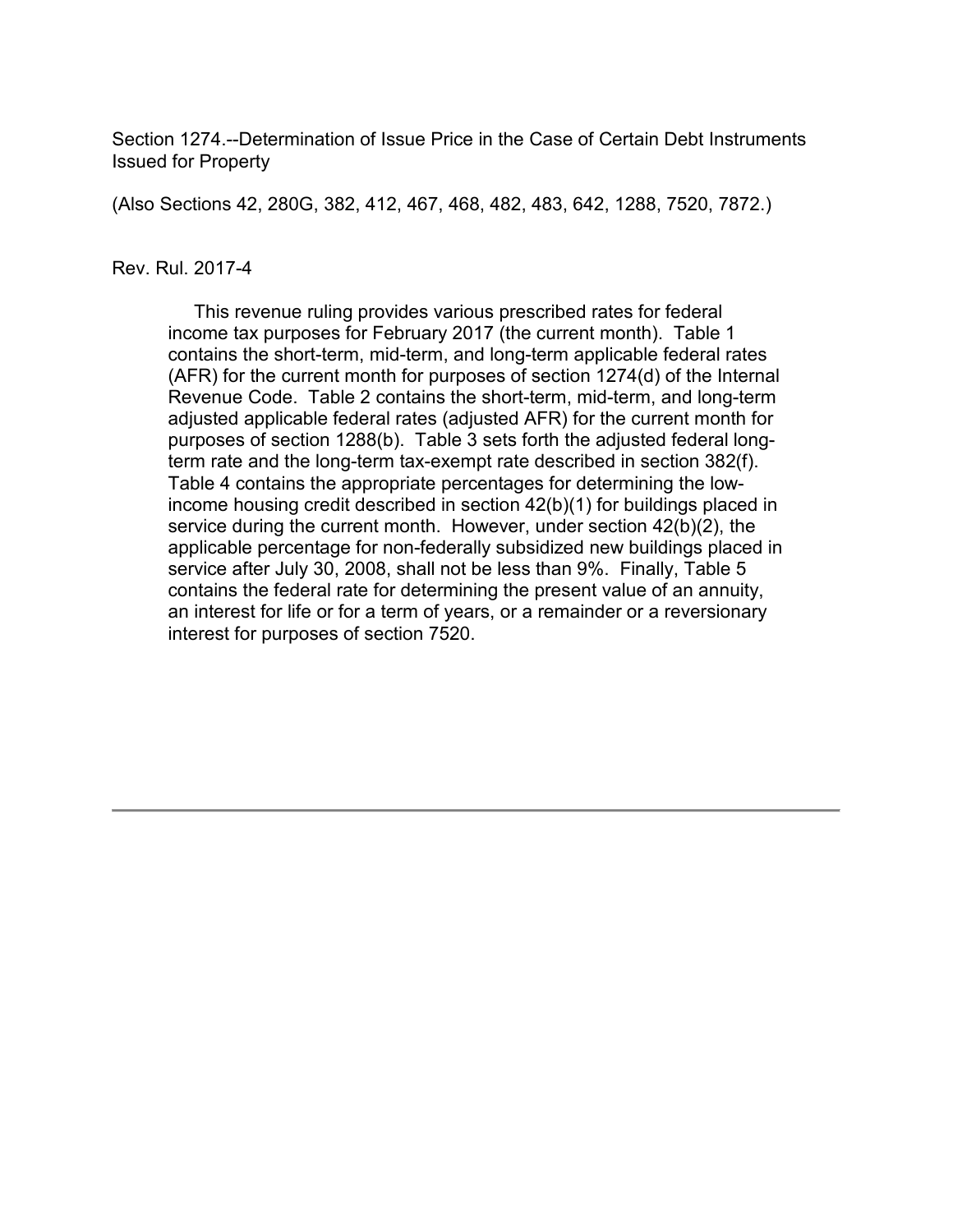### REV. RUL. 2017-4 TABLE 1

# Applicable Federal Rates (AFR) for February 2017

|            | <b>Period for Compounding</b> |            |           |                |  |  |
|------------|-------------------------------|------------|-----------|----------------|--|--|
|            | Annual                        | Semiannual | Quarterly | <b>Monthly</b> |  |  |
|            | Short-term                    |            |           |                |  |  |
| <b>AFR</b> | 1.04%                         | 1.04%      | 1.04%     | 1.04%          |  |  |
| 110% AFR   | 1.14%                         | 1.14%      | 1.14%     | 1.14%          |  |  |
| 120% AFR   | 1.25%                         | 1.25%      | 1.25%     | 1.25%          |  |  |
| 130% AFR   | 1.35%                         | 1.35%      | 1.35%     | 1.35%          |  |  |
|            | Mid-term                      |            |           |                |  |  |
| <b>AFR</b> | 2.10%                         | 2.09%      | 2.08%     | 2.08%          |  |  |
| 110% AFR   | 2.31%                         | 2.30%      | 2.29%     | 2.29%          |  |  |
| 120% AFR   | 2.53%                         | 2.51%      | 2.50%     | 2.50%          |  |  |
| 130% AFR   | 2.74%                         | 2.72%      | 2.71%     | 2.70%          |  |  |
| 150% AFR   | 3.16%                         | 3.14%      | 3.13%     | 3.12%          |  |  |
| 175% AFR   | 3.69%                         | 3.66%      | 3.64%     | 3.63%          |  |  |
|            | Long-term                     |            |           |                |  |  |
| <b>AFR</b> | 2.81%                         | 2.79%      | 2.78%     | 2.77%          |  |  |
| 110% AFR   | 3.09%                         | 3.07%      | 3.06%     | 3.05%          |  |  |
| 120% AFR   | 3.38%                         | 3.35%      | 3.34%     | 3.33%          |  |  |
| 130% AFR   | 3.66%                         | 3.63%      | 3.61%     | 3.60%          |  |  |
|            |                               |            |           |                |  |  |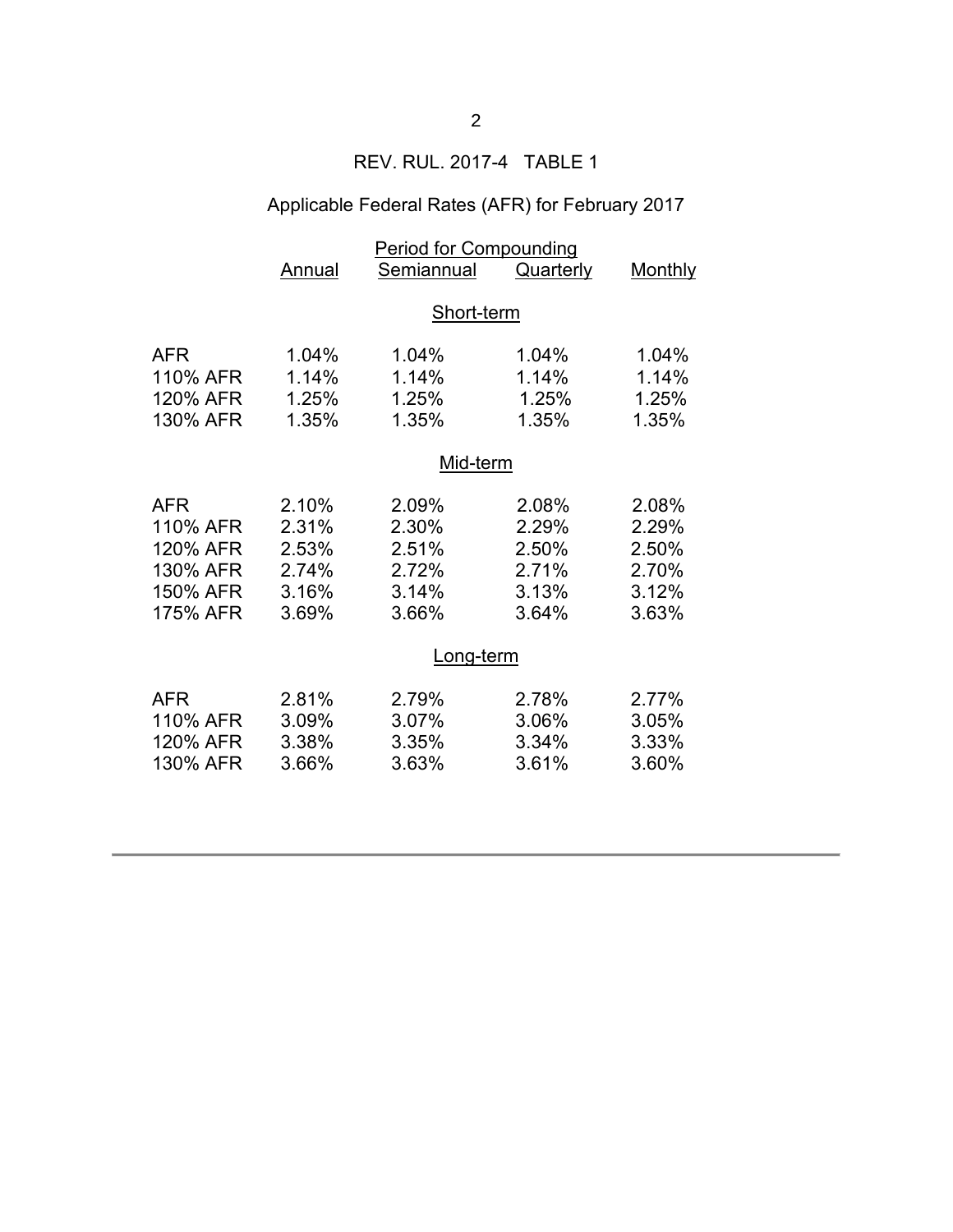### REV. RUL. 2017-4 TABLE 2

# Adjusted AFR for February 2017

|                            | <b>Period for Compounding</b> |            |           |         |  |
|----------------------------|-------------------------------|------------|-----------|---------|--|
|                            | Annual                        | Semiannual | Quarterly | Monthly |  |
| Short-term<br>adjusted AFR | $.77\%$                       | $.77\%$    | $.77\%$   | .77%    |  |
| Mid-term<br>adjusted AFR   | 1.56%                         | 1.55%      | 1.55%     | 1.55%   |  |
| Long-term<br>adjusted AFR  | 2.09%                         | 2.08%      | 2.07%     | 2.07%   |  |

# REV. RUL. 2017-4 TABLE 3

| Rates Under Section 382 for February 2017                                                                                                                                            |       |
|--------------------------------------------------------------------------------------------------------------------------------------------------------------------------------------|-------|
| Adjusted federal long-term rate for the current month                                                                                                                                | 2.09% |
| Long-term tax-exempt rate for ownership changes during the<br>current month (the highest of the adjusted federal long-term<br>rates for the current month and the prior two months.) | 209%  |